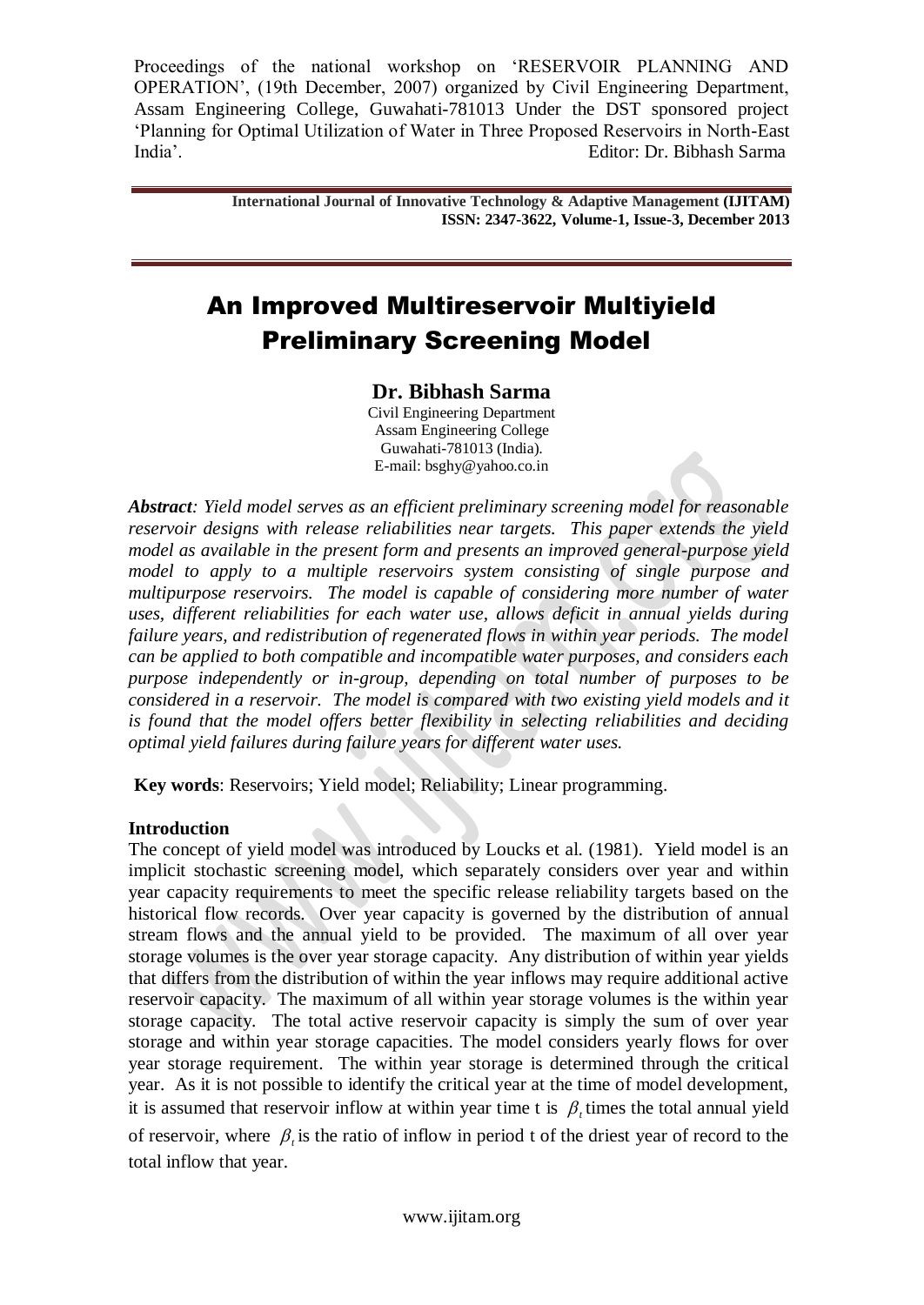> **International Journal of Innovative Technology & Adaptive Management (IJITAM) ISSN: 2347-3622, Volume-1, Issue-3, December 2013**

Simple optimization models can be useful for identifying potentially attractive reservoir system configurations and capacities in early stages of system design. Several families of such screening models have been developed. Their ability to identify costeffective designs that meet specified draft reliability targets was evaluated by Stedinger et al. (1983) by simulating different designs identified as potentially optimal by the various models and observed that chance constrained models, though simple, generally performed poorly, the yield model performed quite well. Dandy et al. (1997) compared four different methods for estimating the yield of a multiple reservoir system. The methods include simulation, a combined simulation-optimization model (WATHNET), a full optimization model and the yield model. The four methods were used to estimate safe historical yield of the Canberra water supply system (Australia). It was found that full optimization model and yield model provide high estimates of the system yield because they assume perfect knowledge of future inflows. WATHNET presents a reasonable compromise in estimating the system yield using implied operating rules that are achievable in practice. The concept of the original LP based yield model is employed through a combination of simulation and nonlinear optimization techniques for multipurpose multireservoir systems (Lall and Miller, 1988, Lall, 1995, Sinha et al., 1999). Dahe (2001) and Dahe and Srivastava (2002) extended the yield model to apply for a multiple reservoirs system that consists of a combination of single purpose and multipurpose reservoirs, and illustrated the model by applying it to a system of eight reservoirs in the upper basin of the Narmada river in India. The objective is to achieve prespecified reliabilities for irrigation and energy generation and to incorporate an allowable deficit in the annual irrigation target. The authors explained how a single yield problem could be converted to a multiple yield problem that represents the same irrigation deficit criterion while maintaining the desired reliability. The model considers two yields, one firm with maximum possible reliability, and the other, secondary.

The model presented in Dahe and Srivastava (2002) is the last available form of yield model using linear programming. The model served its intended purpose for application in the upper basin of the Narmada river, but it is felt that it cannot be applied for all the basins. This paragraph discusses the difficulties with the yield model in Dahe and Srivastava (2002) for application in general purpose. (i) It is not always necessary that the reliability of one reservoir yield for a specific water purpose should always be the maximum possible, given by  $n/(n+1)$  in a sample size of n. In actual practice, some deficit in annual yields for some water purposes may be permitted. For example, in India, the target reliabilities for hydropower generation and irrigation are 90% and 75%, respectively. In the model application presented in Dahe and Srivastava (2002), as the considered reliability is higher than target reliability for one purpose (hydropower), the estimated reservoir capacity will also be higher to meet known hydropower demand, or estimated hydropower release will be less for known reservoir capacity. (ii) The value of failure fraction, which defines the proportion of the annual secondary reservoir yield to be made available during failure years, is either one for successful years, or zero, for failure years. Failure fractions cannot be greater than zero during failure years, as the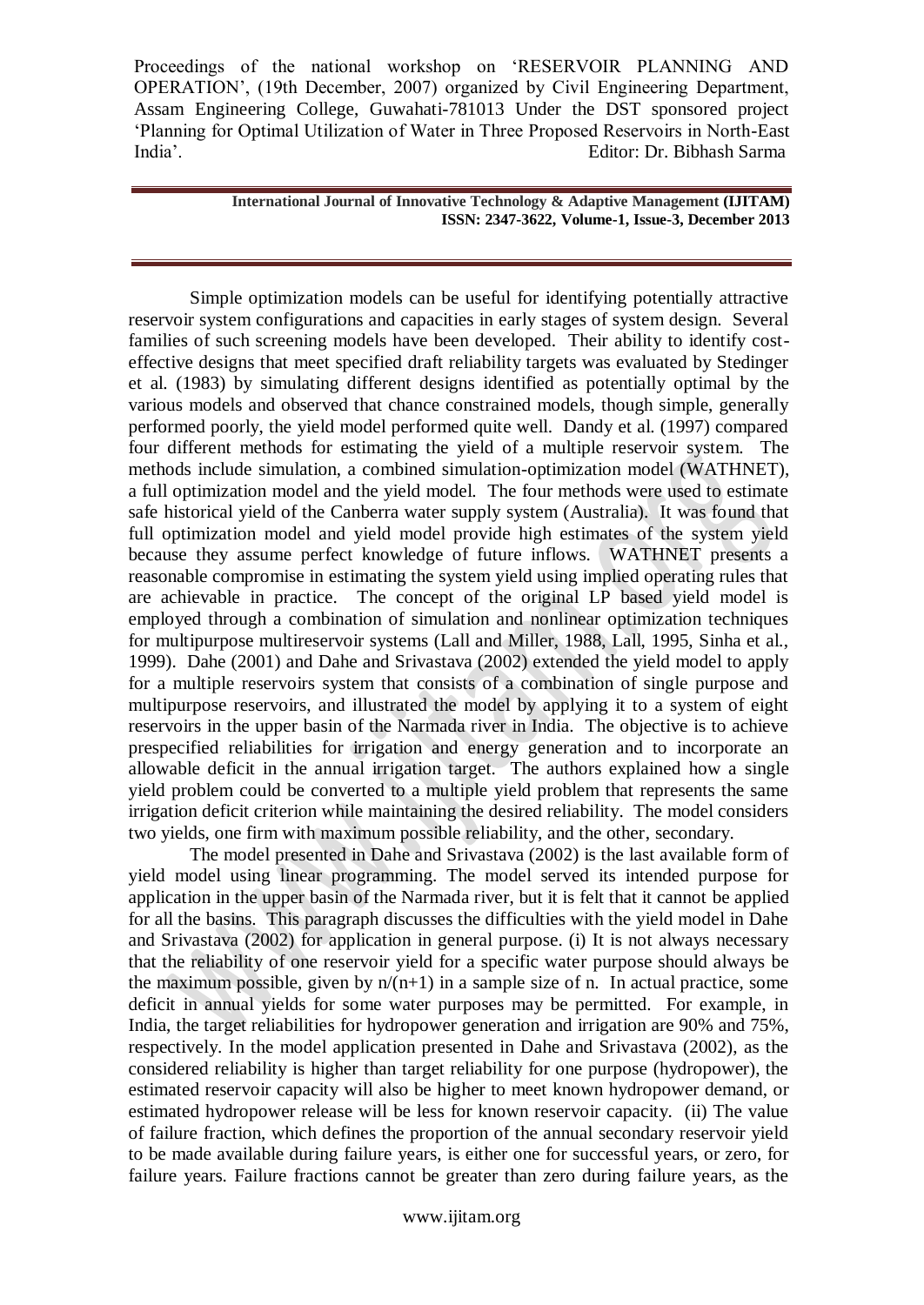#### **International Journal of Innovative Technology & Adaptive Management (IJITAM) ISSN: 2347-3622, Volume-1, Issue-3, December 2013**

firm yield is essentially increased by an amount equal to failure fraction times the secondary yield. The water purposes considered in Dahe and Srivastava (2002) are irrigation and hydropower generation, which are compatible, i.e., water put to irrigation use can also generate power. In cases, where the purposes are incompatible, e.g., irrigation and water export to other reservoirs; one purpose will not be served at all during failure years, as the failure fraction is zero for failure years. The failure of a purpose completely (zero yield) for a whole year may not be accepted at all. (iii) Regulation of upstream reservoirs when affect a reservoir, the model does not allow redistribution of regenerated flows from upstream water uses. It is assumed that the regenerated flows for a particular yield from upstream use at a within year time will simply pass through the reservoir and add to the particular yield (firm or secondary) of the reservoir at that time. When regenerated flows are very high from water uses of upstream reservoirs for a particular yield, at a within year time, it may be even greater than the demand for the particular yield at that time for the concerned downstream reservoir. (iv) The fractions of annual irrigation target and firm energy target in a period are different. During secondary yield failure years, the within year firm yields may not satisfy both the fractions, and the model may not give feasible results.

# **Priority Yield and Second Yield**

Two new terms priority yield and second yield are introduced in this paper, and they may not be same as firm yield and secondary yield, respectively. The firm yield is that yield, which the reservoir will always be able to provide and that larger yields are not firm in the sense that they cannot be always met. In probabilistic terms, the firm yield has the maximum possible reliability, i.e., no failure years, and is given by  $n/(n+1)$ , in an n year record by using the Weibull plotting position formula. All yields in addition to the firm yield having reliability less than the firm yields are secondary yields. The terms priority yield and second yield are used for the yields that have no restriction on reliability in the possible range of reliabilities  $1/(n+1)$  to  $n/(n+1)$ . Here, the planner can prefix or calculate from model results the reliabilities of both the yields. The two yields or one yield may be used partially or fully for a definite water purpose or purposes.

# **Model Development**

The yield model as available in the present form is improved and extended to have more freedom of application and to include more number of water needs, both compatible and incompatible. The variables are named in the same pattern and style as given in Dahe and Srivastava (2002). Let indexes i, j and t refer to a reservoir site, to a year, and to a within year period, respectively; and k refers to a reservoir amongst the set of m contributing reservoirs upstream of the reservoir i. Let  $Oy_i^{P,p1}$  is annual priority yield of reservoir i with reliability p1;  $Oy_i^{S,p^2}$  is annual second yield of reservoir i with reliability p2;  $Oy_{P,p}^{i,t}$  $\sum_{p=1}^{t}$  and  $Oy_{S,p}^{i,t}$  $_{p2}^{t}$  are priority and second yields, respectively for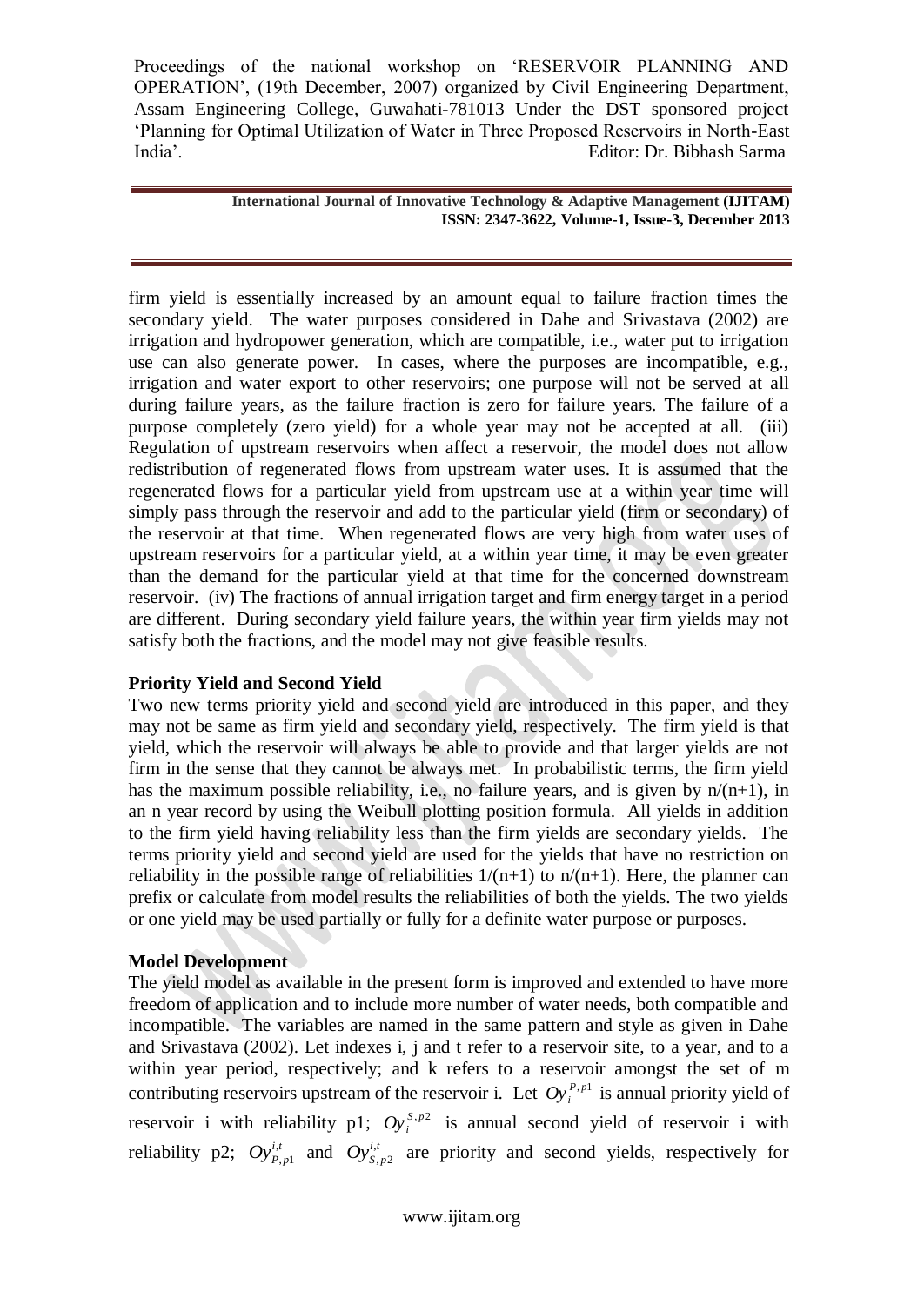#### **International Journal of Innovative Technology & Adaptive Management (IJITAM) ISSN: 2347-3622, Volume-1, Issue-3, December 2013**

reservoir i at within year time t;  $I_{i,j}$  is inflow to reservoir i in year j;  $Im_i^k$  $\text{Im}_{i,j}^k$  is import to reservoir i in year j from reservoir k;  $S^0_{i,j}$  is over year storage of reservoir i in year j;  $S_{i,t}^{\nu}$  is within year storage of reservoir i in period t;  $Y_i^0$  and  $Ya_i$  are over year storage capacity and total active storage capacity, respectively for reservoir i;  $El_{i,j}$  is evaporation from reservoir i in year j;  $El^{i,t}$  is evaporation from reservoir i at time t;  $Sp_{i,j}$  is annual spill from reservoir i in year j;  $Sp_{k,j}$  is spill from upstream reservoir k in year j;  $\delta_k^P$  and  $\delta_k^S$  are fractions of priority yield,  $\sum_t (Oy_{P,p1}^{k,t})$  $Oy_{P,p1}^{k,t}$ , and second yield,  $\sum_{t} (Oy_{S,p2}^{k,t})$  $Oy_{S,p2}^{k,t}$ ), respectively coming as regenerated flow from water uses of upstream reservoir k;  $\theta_{p1,j}$  is failure fraction of priority yield with reliability p1, to be made available during failure years; and,  $\theta_{p2,j}$  is failure fraction of second yield with reliability p2, to be made available during failure years. To allow redistribution of water imports from upper reservoir k and regenerated flows from upstream water uses, the annual water imports and regenerated flows are added to reservoir inflows in the over year storage continuity equation.

The over year storage continuity equation can be written as

$$
S_{i,j-1}^{0} + \sum_{k \neq m} (Sp_{k,j}) + I_{i,j} + Im_{i,j}^{k} + \sum_{k \neq m} \left\{ \delta_{k}^{P} \sum_{t} (Oy_{P,p1}^{k,t}) + \delta_{k}^{S} \sum_{t} (Oy_{S,p2}^{k,t}) \right\} \quad \forall i, j \tag{1}
$$
  
-  $\theta_{p1,j} Oy_{i}^{P,p1} - \theta_{p2,j} Oy_{i}^{S,p2} - El_{i,j} - Sp_{i,j} = S_{i,j}^{0}$ 

where  $\theta_{p1,j}, \theta_{p2,j} \leq 1$  for failure years, and

=1 for successful years.

Here, both priority and second yields can fail during failure years, and both failure fractions,  $\theta_{p1,j}$  and  $\theta_{p2,j}$ , may be greater than zero during failure years. The firm yield of the reservoir is  $(\theta_{n}^{\prime}, Oy_i^{P,p_1} + \theta_{n}^{\prime}, Oy_i^{S,p_2})$ 2,  $, p1$ 1, *S p*  $p_2$ , *j*  $\bigcup_i$  $(\theta_{p1,j}Oy_i^{P,p1} + \theta_{p2,j}Oy_i^{S,p2})$  and the secondary yield is  $\left\{Oy_i^{P,p1}(1-\theta_{p1,j})+Oy_i^{S,p2}(1-\theta_{p2,j})\right\}.$ 1,  $, p1$ *p j S p*  $\left[Oy_i^{P,p1}(1-\theta_{p1,j})+Oy_i^{S,p2}(1-\theta_{p2,j})\right\}$ . The annual reliability of priority yield and second yield can be same or different, for each reservoir. The failure fractions,  $\theta_{p1,j}$  and  $\theta_{p2,j}$ need not be same for all the reservoirs. If a reservoir has four incompatible water purposes to serve, say, X1, X2, X3 and X4, where X1 and X2 require maximum possible annual reliability (no failure years). Then X1 and X3 may be considered as priority yield, and X2 and X4 may be considered as second yield. The values  $\theta_{p1,j}$  and  $\theta_{p2,j}$  should be so selected that,  $\theta_{p1,j}Oy_i^{P,p1}$ 1,  $\theta_{p_1}$  *p*<sup>*p*</sup>, *p*<sup>*n*</sup> value is more than or equal to the firm water requirement for X1 and  $\theta_{n^2}$ ,  $Oy_i^{S,p2}$ 2,  $\theta_{p2,j}Oy_i^{S,p2}$  value is more than or equal to the firm water requirement for X2. Of course, here X3 will completely fail (zero yield) during failure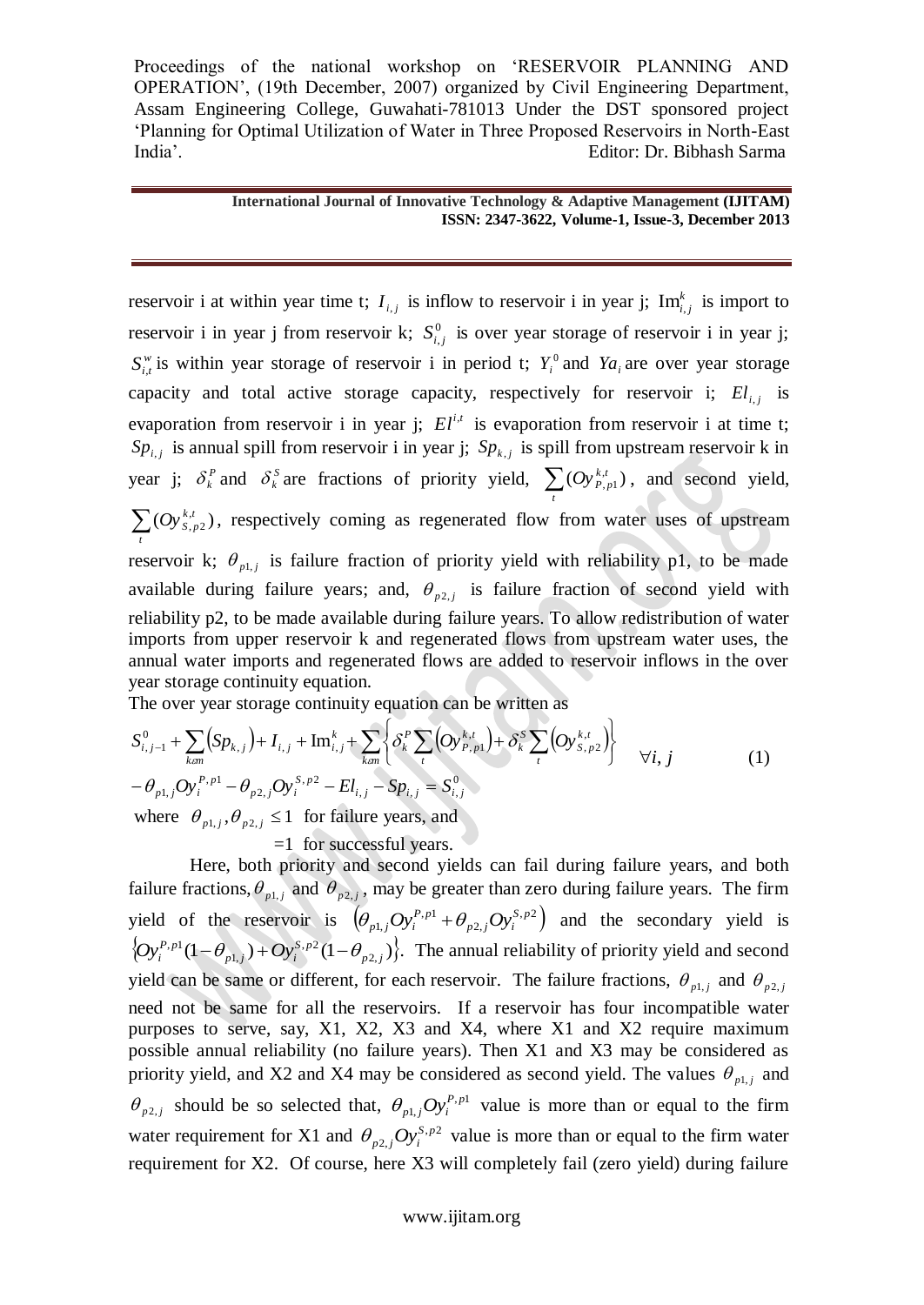#### **International Journal of Innovative Technology & Adaptive Management (IJITAM) ISSN: 2347-3622, Volume-1, Issue-3, December 2013**

years if  $\theta_{n}$ ,  $Oy_i^{P,p1}$ 1,  $\theta_{p_1,j}Oy_i^{P,p_1}$  is equal to the firm water requirement for X1, and X4 will completely fail during failure years if  $\theta_{n^2}$ ,  $Oy_i^{S,p^2}$ 2,  $\theta_{p2,j}Oy_i^{s,p2}$  is equal to the firm water requirement for X2. But this problem was already there, when yield model could be applied for two incompatible purposes. If a reservoir has two water purposes, than both the purposes can be served partially during failure years. If a reservoir has two distinct purposes, one firm and one secondary (say, domestic water supply and irrigation, respectively), then  $\theta_{p1,j}$  can be made one (1) for all the years to serve the firm demand.

The basic assumption in the yield model is that the total inflow in the critical year is equal to the total yearly yield, so that the reservoir neither fills nor empties during the modeled critical year (Loucks et al. 1981). In within the year storage continuity equation,  $\beta_{i,t}$  times the annual import and regenerated flow is subtracted inflow.

from reservoir inflow; and import and regenerated flow at time t is added to reservoir inflow.  
\n
$$
S_{i,t-1}^w + \beta_{i,t} \bigg[ Oy_i^{P,p1} + Oy_i^{S,p2} + \sum_t E^{i,t} - \sum_{k=1}^{\infty} \left\{ \delta_k^P \sum_i \left( Oy_{P,p1}^{k,t} \right) + \delta_k^S \sum_i \left( Oy_{S,p2}^{k,t} \right) + \text{Im}_{i,j}^k \right\} \bigg]
$$
\n
$$
+ \sum_{k=1}^{\infty} \left\{ \delta_k^P \left( Oy_{P,p1}^{k,t} \right) + \delta_k^S \left( Oy_{S,p2}^{k,t} \right) + \text{Im}_k^{i,t} \right\} - \left( Oy_{P,p1}^{i,t} + Oy_{S,p2}^{i,t} + El^{i,t} \right) = S_{i,t}^w \quad \forall i, t \tag{2}
$$

If all the within year storage continuity equations for a reservoir are added, the total assumed yearly inflow is equal to the total yearly yields including evaporation. So, the basic assumption regarding critical years inflow in Loucks et al. (1981) is not violated and at the same time the model allows redistribution of regenerated flows in within year time periods.

As regenerated flows are redistributed, the continuity of annual yields at each reservoir site, may be written as

For priority yield,  
\n
$$
\sum_{i} Oy_{P,p1}^{i,t} = Oy_i^{P,p1}
$$
\n
$$
\forall i, t
$$
\n(3)

For second yield,  
\n
$$
\sum_{i} O y_{s,p2}^{i,t} = O y_i^{s,p2}
$$
\n
$$
\forall i, t
$$
\n(4)

The release target constraints for priority and second yields, as per within year requirements,

$$
Oy_{P,p1}^{i,t} = K_{i,t}^P \left( Oy_i^{P,p1} \right) \qquad \qquad \forall i,t \tag{5}
$$

$$
Oy_{S,p2}^{i,t} = K_{i,t}^{S} \left( Oy_i^{S,p2} \right) \qquad \qquad \forall i,t \qquad \qquad (6)
$$

However, for a single purpose reservoir, a common release target is adopted.  $\left( Oy_i^{P,p1} + Oy_i^{S,p2} \right)$ , ,  $, p2$ ,  $, p1$ *S p i P p*  $i, t \left\{ \boldsymbol{\mathcal{U}} \right\} i$ *i t S p <sup>i</sup> <sup>t</sup> Oy<sup>P</sup> <sup>p</sup> Oy K Oy Oy i*,*t* (7)

where  $K_{i,t}^P$ ,  $K_{i,t}^S$  and  $K_{i,t}$  are proportions of annual priority, second and total yields, respectively for reservoir i.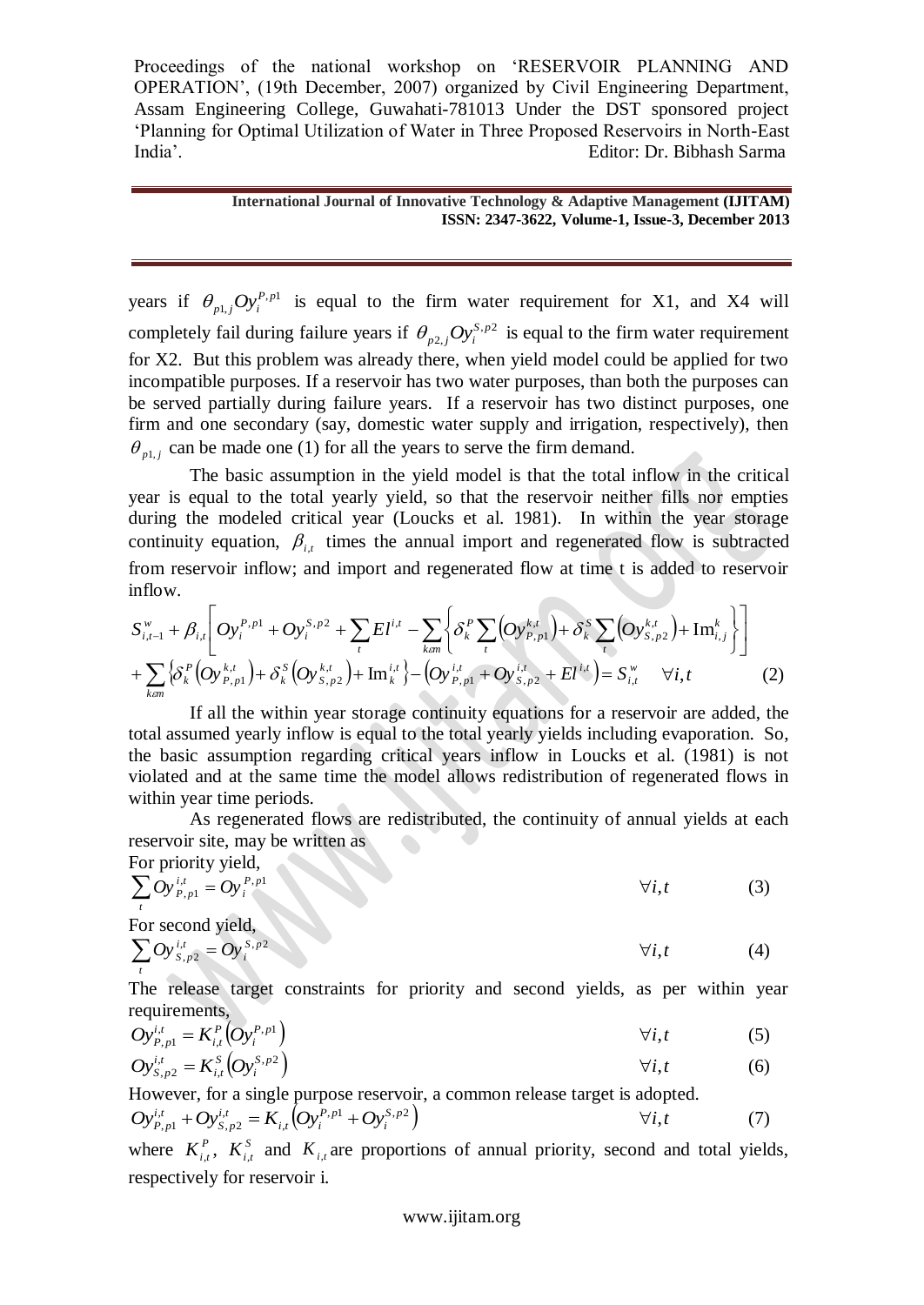#### **International Journal of Innovative Technology & Adaptive Management (IJITAM) ISSN: 2347-3622, Volume-1, Issue-3, December 2013**

If the objective of the model is to maximize total yield, i.e.,  $(Oy_i^{P,p1} + Oy_i^{S,p2})$ ,  $\left[Oy_i^{P,p1} + Oy_i^{S,p2}\right)$ , it may tend to maximize the yield, which has less reliability and less failure fraction, at the cost of the other yield, which may not be desirable. In order to have a relationship between priority yield and second yield, a relation constraint is added.

$$
Oy_i^{P,p_1} = \alpha_i Oy_i^{S,p_2}
$$
  $\forall i \in \text{reservoir's where}$ 

both priority and second yields are unknown. (8) where  $\alpha_i$  is the desired ratio of priority yield to second yield for reservoir i. Equation (8) is not required if any of the yield values, priority or second, is already known.

The over year active storage volume capacity constraint, total active storage capacity constraint and definition of estimated evaporation losses presented in Loucks et al. (1981) and Dahe and Srivastava (2002) are not changed.

Over year active storage volume capacity for year j at reservoir i,  

$$
S_{i,j-1}^{0} \le Y_{i}^{0}
$$
 (9)

Total active storage capacity for reservoir i,

$$
Y_i^0 + S_{i,t-1}^w \leq Y a_i \tag{10}
$$

Definition of estimated evaporation losses in year j for reservoir i,

$$
El_{i,j} = EO_i + \left[ S_{i,j-1}^0 + \sum_{t} \left( \frac{S_{i,t-1}^w + S_{i,t}^w}{2} \right) \gamma_{i,t} \right] El_i^a \qquad \forall i, j, t \qquad (11)
$$

where  $EO_i$  is average annual fixed evaporation volume loss from dead storage for reservoir i,  $El_i^a$  is average annual evaporation volume loss rate per unit of active storage volume for reservoir i, and  $\gamma_{i,t}$  is fraction of annual evaporation volume loss from reservoir i in period t.

Definition of estimated evaporation losses in time t (assuming that the initial over year storage volume  $S^0_{i,cr}$  in the critical year is zero) for reservoir i,

$$
El^{i,t} = \gamma_{i,t} EO_i + \left( S_{i,cr}^0 + \frac{S_{i,t-1}^w + S_{i,t}^w}{2} \right) \gamma_{i,t} El_i^a \qquad \forall i,t \qquad (12)
$$

If a reservoir has two compatible purposes, say, irrigation and power generation, where irrigation water is also available for power generation, firm yield and secondary yields are required for firm and secondary energy calculations. The following constraints are added.

Firm water yield of reservoir i,

$$
OFy_i^t = \theta_{p1,j}Oy_{P,p1}^{i,t} + \theta_{p2,j}Oy_{S,p2}^{i,t}
$$
  
Secondary water yield of the reservoir i, (13)

$$
OSy_i^t = (1 - \theta_{p1,j})Oy_{p,p1}^{i,t} + (1 - \theta_{p2,j})Oy_{s,p2}^{i,t}
$$
  
Continuity of firm yield

Continuity of firm yield,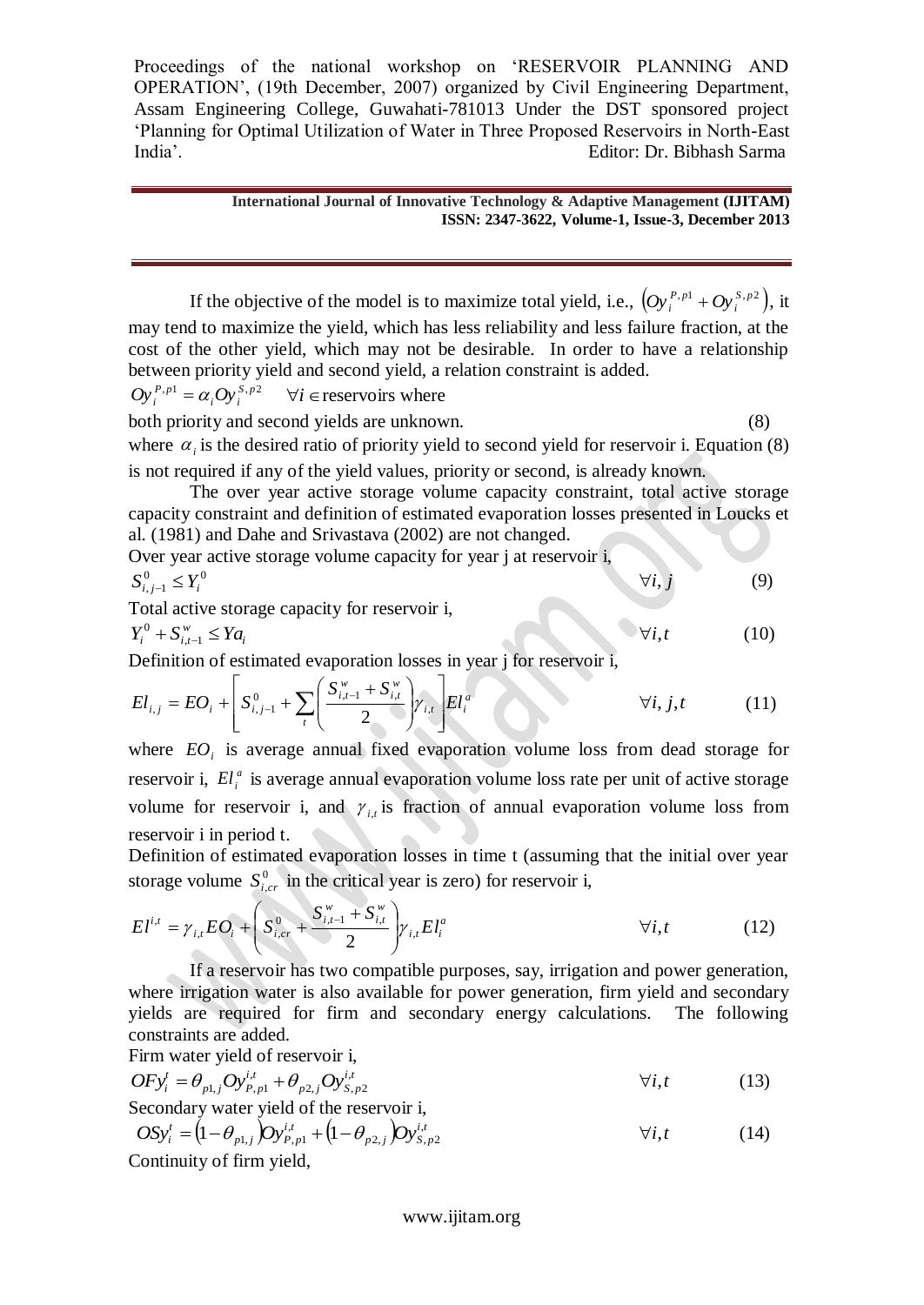#### **International Journal of Innovative Technology & Adaptive Management (IJITAM) ISSN: 2347-3622, Volume-1, Issue-3, December 2013**

| $OFy_i = \sum OFy_i^t$         | $\forall i. t$ | (15) |
|--------------------------------|----------------|------|
| Continuity of secondary yield, |                |      |
| $OSy_i = \sum OSy_i^t$         | $\forall i. t$ | (16) |
|                                |                |      |

To allow distribution of firm energy as per time wise requirement  $(\eta_{i,t})$ , the volume of water required to generate firm energy at time t may not be same as firm water yield available at that time. The part of the firm water yield at time t, *OFEy*<sup>*t*</sup>, which is actually used for firm power generation, is made less than equal to the firm water yield at time t.

*t*

*t*

 $OFEy_i^t \leq OFy_i^t$  (17)

The part of the firm water yield, which is not used for firm energy generation, is added to the secondary water yield for secondary power generation. As reliability of firm yield is higher than reliability of secondary yield, it can be added to secondary yield without any change in reliability of secondary yield.  $\bullet$ 

$$
OSEy_i^t \le OSy_i^t + (OFy_i^t - OFEy_i^t) \qquad \forall i, t \qquad (18)
$$

 $OSEy_i^t$ , the part of the secondary water yield which is used for secondary energy generation at time t, is made less than or equal to the secondary yield available for power generation, to allow the plant capacity limitation constraint to play its part. Firm energy generation,  $\sim$ 

| $E_{i,t} = (CF.e_i.Ha_{i,t})OFFy_i^t$                                                    | $\forall i, t$ | (19) |
|------------------------------------------------------------------------------------------|----------------|------|
| Secondary energy generation,<br>$\overline{E}_{i,t} = (CF.e_i.Ha_{i,t})OSEy_i^t$         | $\forall i, t$ | (20) |
| Plant capacity limitation,<br>$E_{i} + \overline{E}_{i} \leq (\alpha_{i}, h_{i}, H_{i})$ | $\forall i, t$ | (21) |
| Firm energy target constraint,<br>$E_{i}$ , $= \eta_{i} E_{i}$                           | $\forall i, t$ | (22) |
| Annual secondary energy generation,<br>$\sum \overline{E}_{i,t} = \overline{E}_{i}$      | $\forall i, t$ | (23) |

where  $CF =$  conversion factor for computation of hydro-electric energy,  $e_i$  = hydropower plant efficiency for reservoir i,  $E_{i,t}$  = firm energy generation for reservoir i in time t,  $\overline{E}_{i,t}$  =secondary energy generation for reservoir i in time t,  $E_i$  = annual firm energy generation for reservoir i,  $\overline{E}_i$  = annual secondary energy generation for reservoir i,  $H_i$  = hydropower plant capacity for reservoir i, *Ha*<sub>*i*,*t*</sub> = productive storage head for reservoir i in period t,  $h_{i,t}$  = number of hours for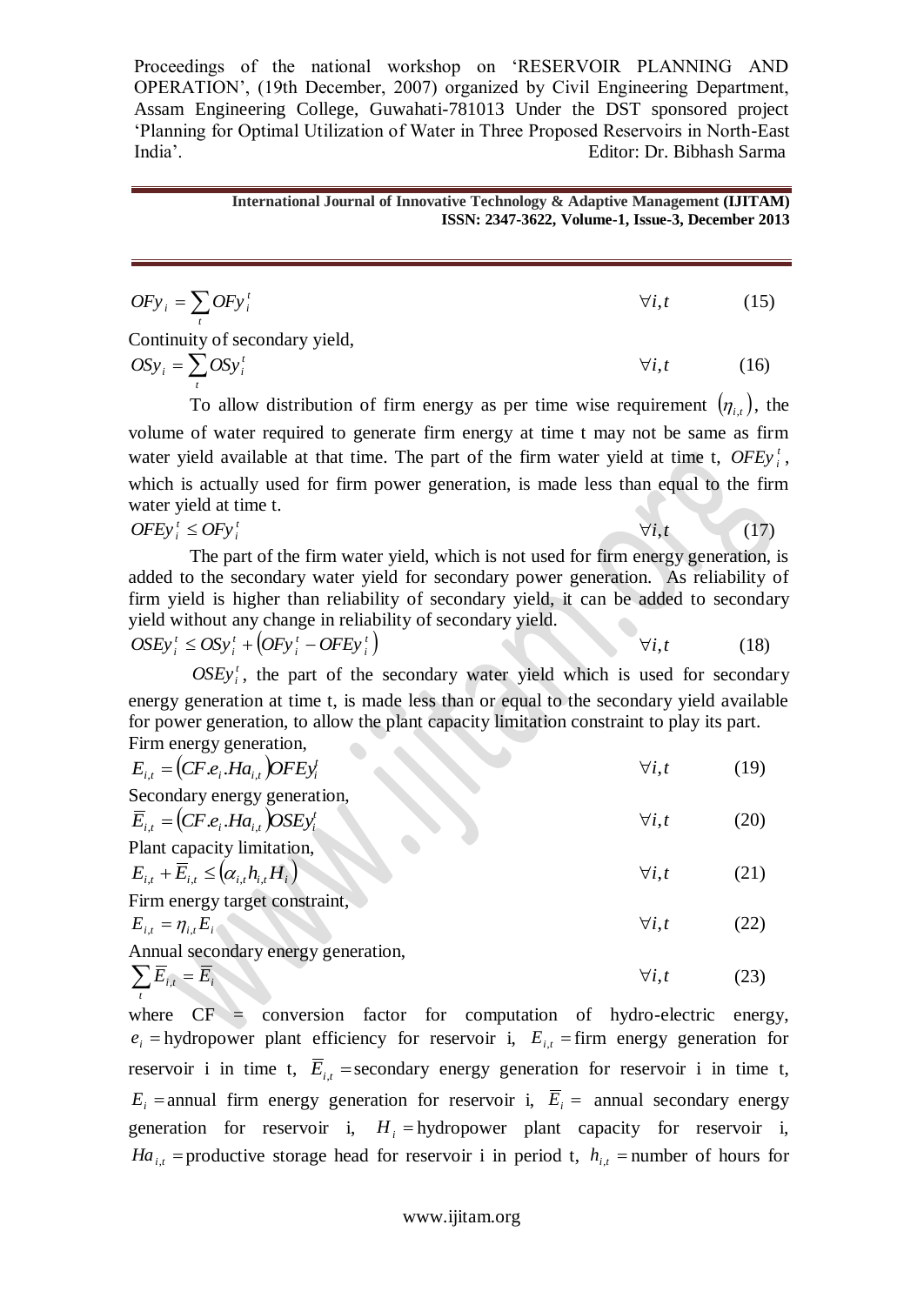#### **International Journal of Innovative Technology & Adaptive Management (IJITAM) ISSN: 2347-3622, Volume-1, Issue-3, December 2013**

generation of energy for reservoir i in period t,  $\alpha_{i,t}$  = hydropower plant factor for reservoir i in period t, and  $\eta_{i,t}$  = percentage fraction of annual firm energy target for reservoir i in period t

The equations (1) through (23) define the improved general-purpose yield model (IGPYM), which can be applied to a system of reservoirs having compatible, incompatible, single and multi uses. The objective function may be to maximize yields, or return from yields, or to minimize reservoir capacity.

# **Comparison of the IGPYM with previous yield models**

The IGPYM uses two failure fractions, instead of one, used in Loucks et al. (1981), Stendinger et al. (1983), Dandy et al. (1997), and Dahe and Srivastava (2002). Apart from allowing both the yields to have desired reliabilities, how these failure fractions affect the required reservoir capacity or the annual yields, is shown by comparing the models given in Loucks et al. (1981), Dahe and Srivastava (2002) and the model presented in this paper. For comparing, a nine-year, two season stream flow data given in Loucks et al. (1981) is used, neglecting evaporation losses. The flows are 1.0, 3.0, 0.5, 2.5, 1.0, 2.0, 0.5, 1.5, 0.5, 0.5, 0.5, 2.5, 1.0, 5.0, 2.5, 5.5, 1.5, and 4.5. The  $\beta$ , values are taken as 0.5 for both the periods. The values for the factor  $K<sub>t</sub>$  are assumed to be 0.6 for the first period and 0.4 for the second period. Three cases are formulated for these data as follows-

## **Case-1:** Loucks et al. (1981) model

To determine the maximum annual reservoir yield with 70% reliability and 20% allowable deficit, for a known reservoir capacity of 2.5, a single yield model is formulated. The fourth and fifth years are taken as failure years. A failure fraction value equal to 0.8 is used to the annual reservoir yield during failure years to satisfy the allowable deficit criterion. The model is solved and the value of annual total reservoir yield is found to be 3.09.

## **Case-2:** Dahe and Srivastava (2002) model

A multiple yield model is formulated by incorporating two annual reservoir yields, one firm, i.e. with maximum possible reliability (90%) with the given set of data and the other, secondary, with 70% reliability (2 failure years). The fourth and fifth years are taken as failure years for secondary yield. The value of failure fraction in the constraint for the allowable annual deficit criterion is taken as 0.8, to maintain the proportion of annual reservoir yields during successful and failure years as that of the single yield problem of case1. The objective in this case is to determine the minimum capacity of a reservoir, to obtain an annual reservoir yield of 3.09 (sum of firm and secondary yields). The solution of this model gives results identical to case 1 with a reservoir capacity of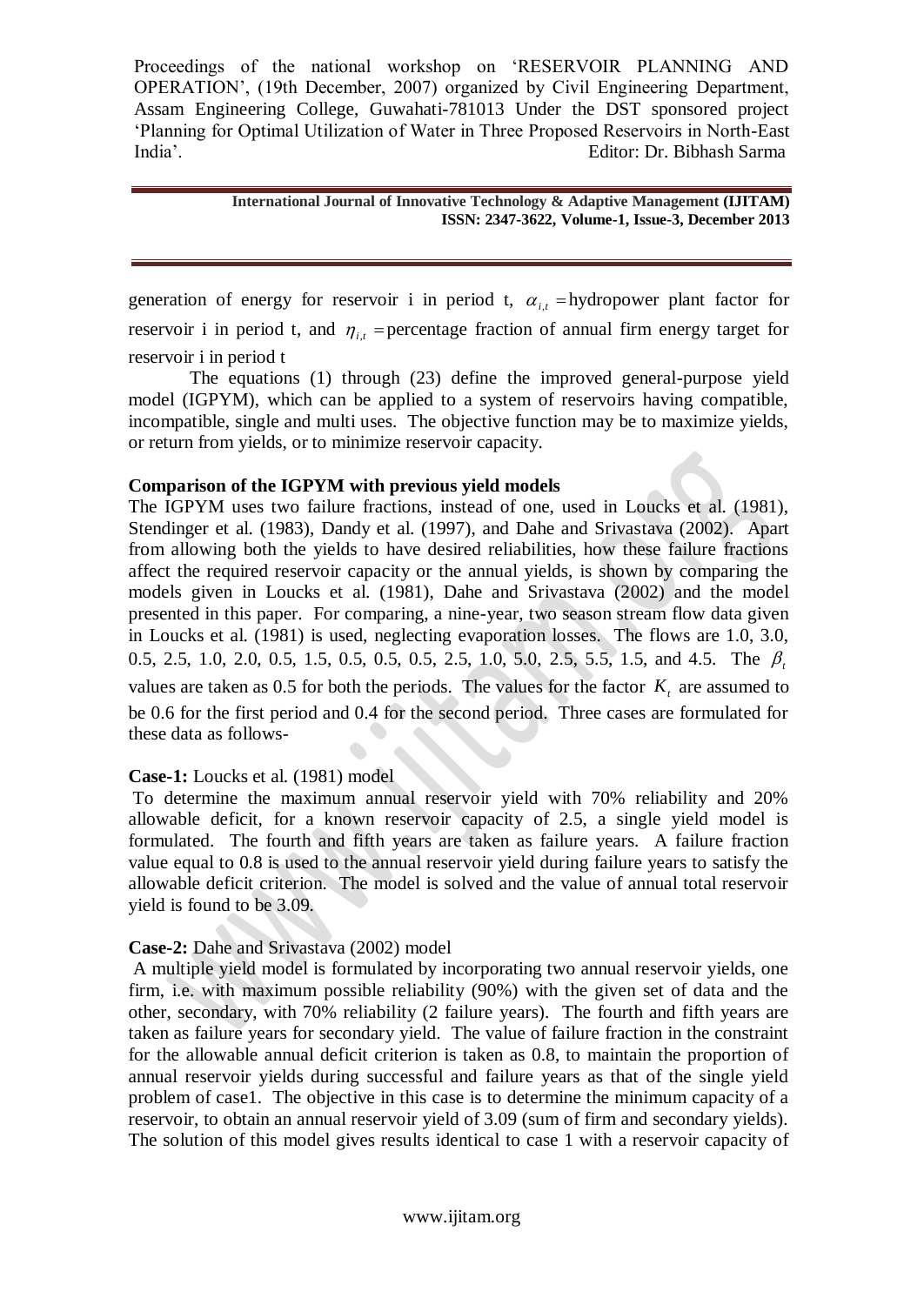> **International Journal of Innovative Technology & Adaptive Management (IJITAM) ISSN: 2347-3622, Volume-1, Issue-3, December 2013**

2.5. The values of annual yields obtained are, firm yield=2.47 and secondary  $yield=0.62$ .

**Case-3:** The improved general-purpose yield model

It is assumed that the reliabilities of priority and second yields are 80% (one failure year) and 70% (two failure years), respectively. The fifth year is taken as failure year for the priority yield and the fourth and fifth years are taken as failure years for second yield. It is also decided that 50% of the priority yield would be supplied during priority yield failure year and 20% of second yield would be supplied during second yield failure years. That means, both priority and second yields will not fail totally. The value of  $\alpha_i$  in the relation constraint is made equal to four (4) to make the ratio of priority yield and second yield equal to as that of firm yield and secondary yield in case-2. The constraints for proportioning of yields (release target constraint) are kept same as case-2 to have better comparison. The solution of the model for an objective function to determine the minimum capacity of the reservoir, to obtain an annual reservoir yield of 3.09 (sum of priority and second yields) gives identical values for priority yield and second yield as that of firm and secondary yields in case 2. But the required reservoir capacity is reduced from 2.5 to 1.5. The firm yield in case-1 and case-2 is 2.47. But in the present case the firm yield is reduced from 2.47 to 1.36 (0.5 X 2.47 + 0.2 X 0.62). The solution of the model for an objective function to maximize the total yields for a reservoir capacity of 2.5 gives the values of priority yield and second yield equal to 2.65 and 0.66, respectively, i.e., a total yield of 3.31 against 3.09 in Case-1 and Case-2. The firm yield in this case is  $1.46$  (0.5 X  $2.65+0.2$  X 0.66), and secondary yield is 1.85 (3.31-1.46). Thus the IGPYM offers better flexibility in selecting reliabilities of water uses and deciding optimal yield failure fractions during failure years for different water uses. That is, at a given reservoir, if the desired reliabilities of both the priority and second yields are less than the maximum possible reliability given by  $n/(n+1)$ , with or without complete yield failure for any yield (priority or second) during failure years, the system represented by the IGPYM is capable of supplying the same annual yields with desired reliabilities from reduced reservoir capacity, or higher annual yields with the given reservoir capacity. The model can act as a better screening tool in planning by providing outputs that can be very useful in improving the efficiency and accuracy of models such as dynamic programming and detailed simulation.

# **Conclusion**

The objective of the work is to present a realistic and efficient yield model for screening purpose, related to multi site, multipurpose reservoir systems. The focus is on dealing the reservoir purposes individually as much as possible, both for compatible and incompatible uses. An attempt is made to allow regenerated flows to redistribute in within the year period in the present model. Though the model considered priority yield